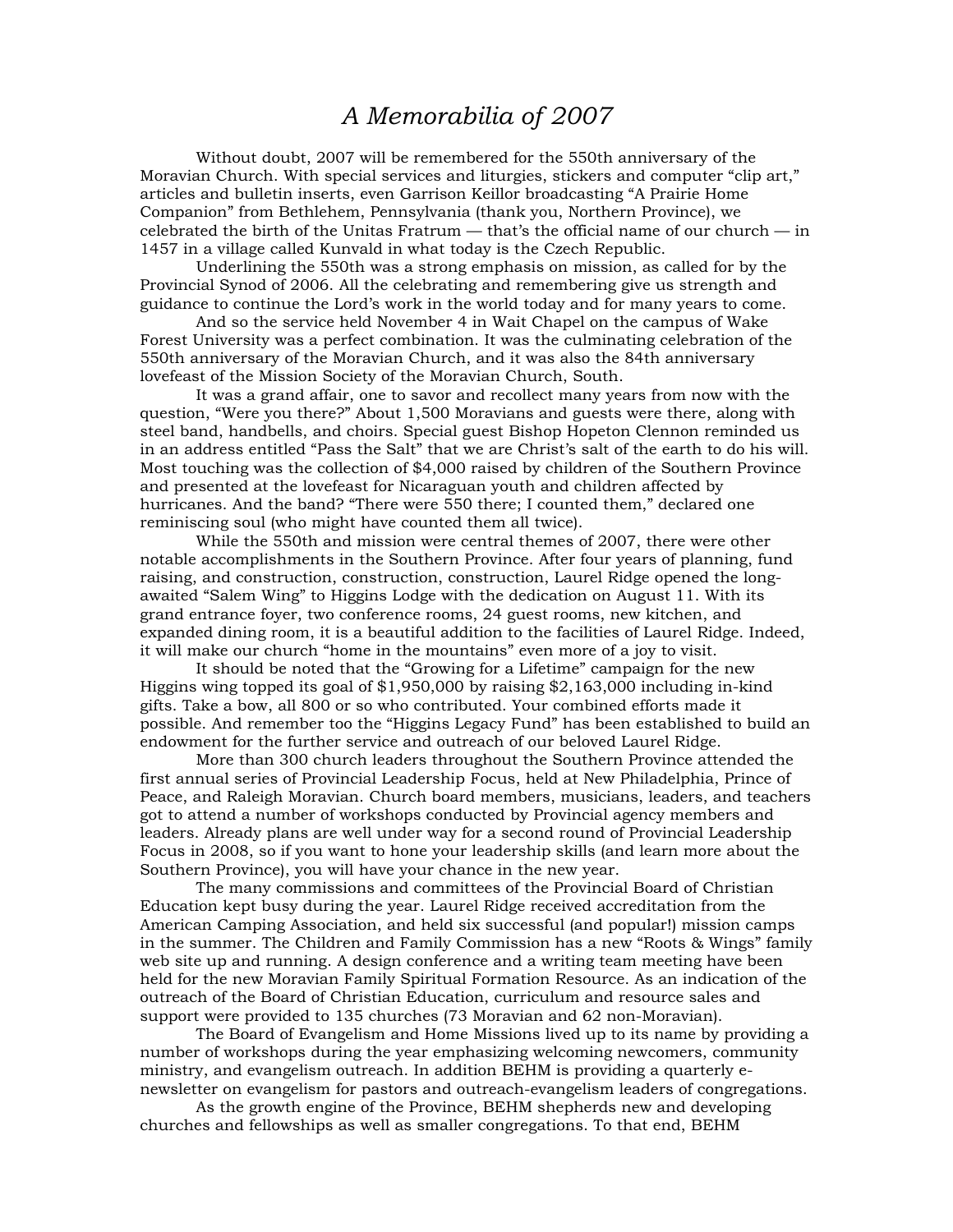developed an assessment process to help pastors discern a call to a ministry of church planting. New Beginnings in Huntersville, North Carolina, made use of some of its Cornerstone Campaign funds to purchase an adjoining lot to provide more parking, a sure sign of a growing church. La Iglesia Morava Cordero de Dios (Lamb of God Moravian Church) opened a food pantry ministry in April 15, and in short order it grew to serve 60-80 families each month. Mountain Laurel Moravian Fellowship in Laurel Springs near Laurel Ridge has organized as the newest fellowship in the Province. Plans have been made for the sale of the property in Asheville where Morning Star Fellowship had been meeting, as that fellowship makes plans for a new meeting place.

 BEHM also joined with the Board of World Mission in the ongoing Moravian Disaster Response efforts in Mississippi as that area still recovers from the devastation of hurricane Katrina.

 Want to keep up with all the activities of BEHM? You can now and download resources too on BEHM's new web site, www.moravianevangelism.org.

 Sunnyside Ministry experienced a change in leadership in 2007 when Roma Combs retired after 10 years as director and was succeeded by Tommy Cole. Sunnyside continues to serve the poor and hungry in its target area of Forsyth County, and offers the opportunity for volunteers to serve those who find themselves in crisis situations. Is there an opportunity for you? You bet. Just last year Sunnyside conducted 4,334 interviews in its financial assistance program. The food program helped 4,442, and the clothing program 1,612. That's a lot of volunteer time you can be a part of.

 The year saw several international gatherings. Some 600 Moravian women, from England to South Africa, Jamaica to India, and some from the Southern Province gathered June 27-30 in Northfield, Minnesota, for the 10th Moravian Women's Conference. Sessions ranged from Bible study to child-rearing advice to the 550th anniversary, and collections were made for the 2008 Women's Consultation "Valiant Women in a Violent World" to be held in Herrnhut, Germany, and the Board of World Mission's global HIV/AIDS ministry. Last summer those participating in the Young Adult Convo found themselves on a pilgrimage to historic Moravian Church sites in Europe — the perfect thing to do to have the 550th come alive. It was truly "A Journey Home to Find Our Future." Mission was the focus at Laurel Ridge toward summer's end when the Board of World Mission sponsored "FEET FIRST Youth in Mission Summit." Some 50 young Moravians from England, Labrador, and a number of states got to explore their faith and better define where God is calling them.

 Since hurricane Katrina struck the Gulf Coast in August 2005, Moravians have made numerous short-term mission trips to the area to help in the rebuilding. Last spring the Moravian Disaster Response of the Board of World Mission partnered with Habitat of Humanity for the building of three new Habitat houses in the Biloxi-Ocean Springs area. Over the summer, the outpouring of work crews from Moravian churches was tremendous. Just from March through July the Mission Society of the Moravian Church, South, supported 103 youth and 45 adults in short-term mission projects. The Board of World Mission's "Adopt-a-Village" program also continues support from the Southern Province. "Adopt-a-Village" assists orphans in villages of the Sikonge region of Tanzania. The children are not AIDS victims, but have lost their parents to the disease.

 As short-term missions have become more popular, the Mission Society of the Moravian Church, South, has found less need to maintain the mission residence at 433 S. Main Street in Salem for missionaries on extended furloughs. So the Society sold the residence to Old Salem, Inc., for a "good price," and for a mission residence reached an agreement for leasing Hope's parsonage. Meanwhile, income from the mission residence sale supports short-term mission.

*Onward*, the Mission Society's newsletter got a new look in 2007 with a new editor, Glenna J. Tasedan, and the popular "Pray Every Day" is compiled by Helen Gulledge with continuing contribution by Bishop Bob Iobst.

 The Moravian Music Foundation enjoyed another enthusiastic year of proclaiming and sharing Moravian music. Two new CDs were issued and are sure to be favorites. The first, *Sing, O Ye Heavens*, features the Bach Festival Society of Winter Park, Florida, performing a number of anthems and arias that can be called "Moravian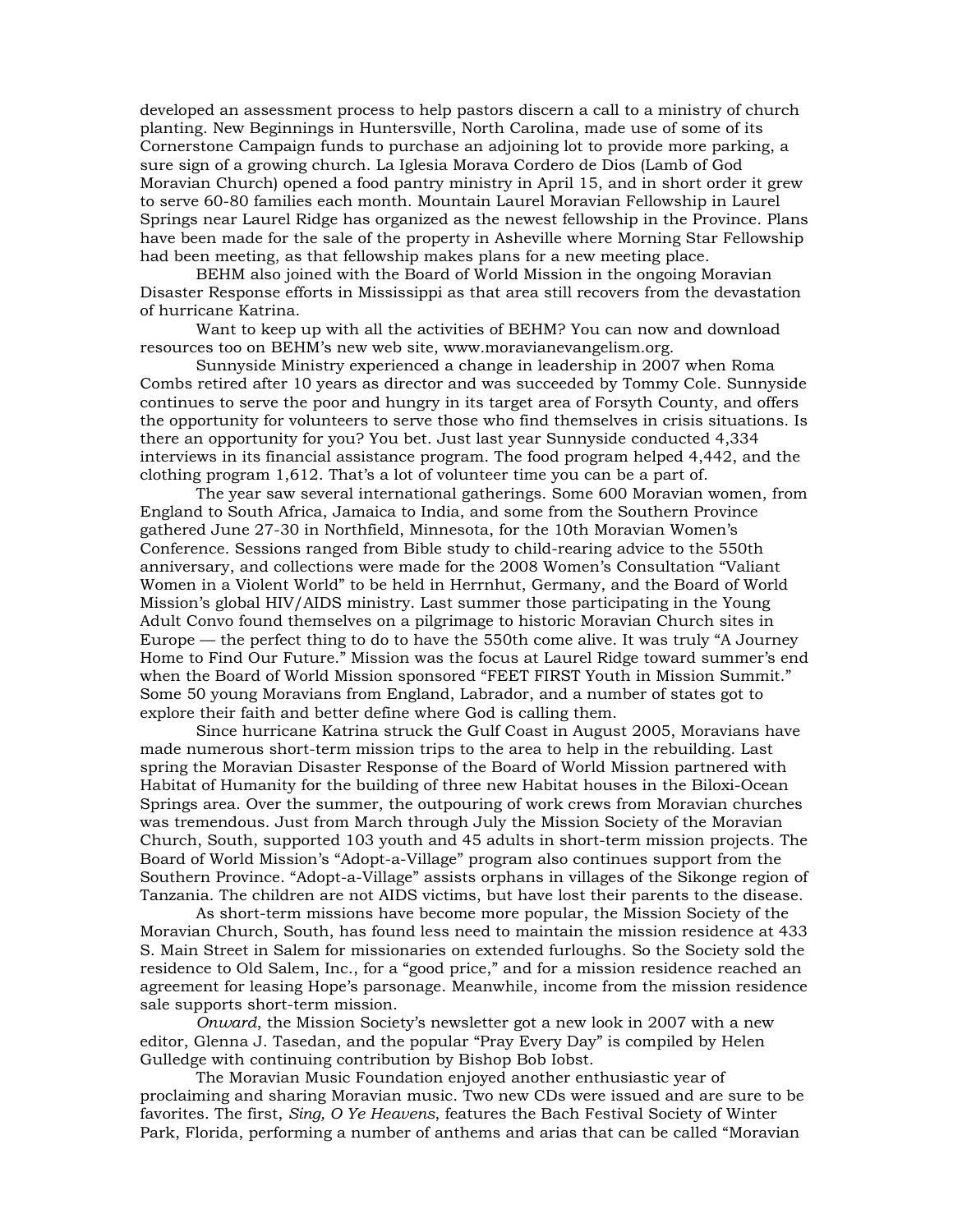greatest hits." Dr. John V. Sinclair, well known in Moravian music circles, conducts. Just in time to be a Christmas stocking stuffer, the second CD became available. Appropriately enough for the season, *Rejoice, Rejoice, Believers* features Moravian music for Advent and Christmas. Drake Flynt conducts the King Moravian Church Choir with orchestra in the 25 favorite hymns and anthems. On the staff side, Albert H. Frank retired as assistant director in the Bethlehem office. He was succeeded by another familiar face in Moravian music circles, Gwyneth A. Michel.

 The Moravian Music Foundation took a bold step in 2007 with its own music publication series. *The Grace of Our Lord Jesus Christ* by Johann Christian Bechler is the first anthem printed in the Moravian Star Anthem Series. Arrangements were made with a small company in Ohio to do the printing.

 The Moravian Archives was busy during the year adding to its list of "e-books" on its web site. *Ratio Disciplinæ* is the church constitution of the early Unitas Fratrum, and is a detailed account of the workings of the "Ancient Unity." *Memorial Days* gives first-hand accounts of the early days of the "Renewed Unity" of the 1700s. Included in *Memorial Days* are the 1727 "Statutes of the Congregation at Herrnhut." This was the first Brotherly Agreement of the Moravian Church, or as we call it today Moravian Covenant for Christian Living. Check out the Archives' web site at www.MoravianArchives.org.

 Looking to 2008, the Moravian Archives is hard at work on a new history of the Ancient Unity plus — and this will be a big hit for sure — a *Worldwide Unity Cookbook*, which should please the heart — or stomach — of all good Moravians.

 Salemtowne received a gift in 2007 that more than doubled the Moravian retirement community's acreage. Westerly, the estate of the late Charles H. Babcock adjoins Salemtowne, and its 58.7 acres include a barn, a pond, and the house where Babcock lived for more than 30 years until his death in March 2005. The gift of Westerly to Salemtowne was made by the Mary Reynolds Babcock Foundation with the stipulation that a large portion of the estate remain in its natural state.

 Last February PEC President Wayne Burkette represented the Moravian Church at the inaugural charter-signing meeting of a new emerging ecumenical fellowship called Christian Churches Together. In six short years, Christian Churches Together has become the most inclusive fellowship of Christian churches in America, including churches from five broad traditions: evangelical-Pentecostal, Orthodox, Catholic, historic Protestant, and racial-ethnic churches.

 Two presidents of educational institutions were inaugurated in 2007. Christopher M. Thomforde was installed as the 15th president of Moravian College and Theological Seminary on April 21. He is an ordained Lutheran minister and was president of St. Olaf College when he was named president of Moravian in August 2006. Susan E. Pauly was inaugurated as the 19th president of Salem Academy and College on April 27. She was vice president for academic affairs and dean of Mount Mercy College when she was named president of Salem in March 2006.

 On April 22, 2007, Salem's Sisters House had its second dedication, 221 years after its first dedication on April 5, 1786. Thanks to a little work by the Moravian Music Foundation and Moravian Archives, the lovefeast ode used in 1786 was also used last April. The Sisters House served as home for the Single Sisters Choir of Salem, until it was turned over to Salem College in 1910. The building had fallen into sad disrepair when in 2001 the college launched a massive restoration project that has produced a splendid blend of old and new. "Sisters," as Salem College now fondly calls the Sisters House, is truly a jewel of a building, which the college boasts "is the oldest building on a college campus in North Carolina." And Salem College can also add, "with all the comforts of modern technology."

 Our Moravian Theological Seminary, in Bethlehem, Pennsylvania, celebrated an anniversary of its own in 2007. It was 200 hundred years ago on October 2, 1807, when the first seminary class met at Nazareth Hall in Pennsylvania. It had three students and two instructors. Going into this bicentennial year, the student body had grown to 110, with six full-time professors and 16 adjunct faculty members.